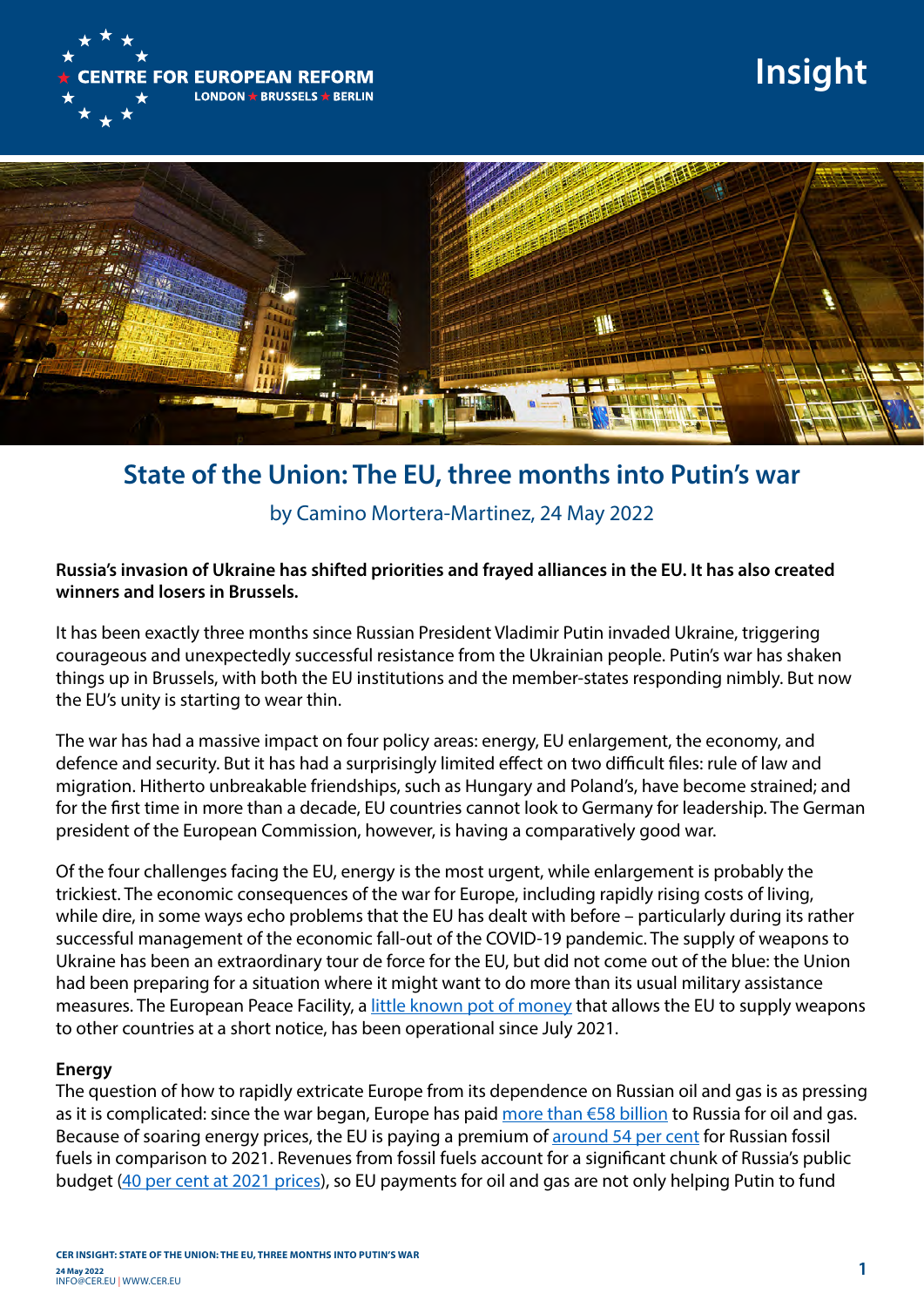

**Insight**

his war but also offsetting some of the impact of the current economic sanctions. Additionally, Putin has [asked buyers](https://www.bruegel.org/2022/04/a-sanctions-counter-measure-gas-payments-to-russia-in-rubles/) to pay for gas in roubles, which helps to [prop up](https://cer.eu/publications/archive/bulletin-article/2022/europe-must-stop-paying-russias-war) Russia's currency.

EU countries are currently negotiating a sixth package of sanctions which should include oil, but not gas. This is a mistake. As the [CER](https://cer.eu/publications/archive/bulletin-article/2022/europe-must-stop-paying-russias-war) and [others](https://www.bruegel.org/2022/04/cutting-putins-energy-rent-smart-sanctioning-russian-oil-and-gas/) have argued, there is no easy way out of the Russian energy conundrum, but the EU should accelerate its phase-out of all fossil fuel imports from Russia as soon as possible. While a full embargo may be too much too soon for several member-states, the EU could consider imposing import tariffs on Russian gas.

In the meantime, even without new energy sanctions, the war in Ukraine has exacerbated pandemicrelated supply chain bottlenecks and increased energy prices. Both contribute to inflation and rising costs of living in Europe. Higher prices for oil and gas disproportionately affect poorer households (which spend a larger part of their income on heating, for example) and those living in rural areas (who have little access to public transport and thus rely on cars). Europeans who were already wary of the Union's plans to fight climate change are now being told they have to give up their fossil-fuelled cars and turn to electric vehicles quicker than expected.

The response of EU leaders has been understandable but wrong: to counter energy price spikes, many governments have effectively subsidised the use of fossil fuels by cutting energy taxes, as opposed to using this opportunity to support consumers in transitioning away from them. This is what European Commission President Ursula von der Leyen is trying to do with her new ['REPower EU'](https://ec.europa.eu/commission/presscorner/detail/en/ip_22_3131) plan to reduce the EU's energy dependency and boost the use of climate-friendly energy sources. EU leaders should follow the Commission's lead, focusing on [making the use of green energy more affordable and easily accessible](https://cer.eu/insights/high-energy-prices-threaten-eu-ets) for all Europeans, instead of spending money to prop up fossil fuels.

#### **Enlargement**

On April 8<sup>th</sup>, von der Leyen surprised officials in Brussels and EU capitals by handing over an EU membership questionnaire to Ukraine's President Volodymyr Zelenskyy in Kyiv. The questionnaire is a technical document to clarify the inner workings of the applicant country. The Commission uses the document to inform its advice on whether the EU should open accession talks. Filling out the questionnaire is often a long and tedious process. War-torn Kyiv, however, managed to deliver its answers within ten days, sparking suspicion that the European Commission may have drafted at least part of the responses to speed up the process. Von der Leyen wants to convince member-states to grant candidate status to Ukraine at their next summit in June.

The Commission's pressure on EU governments is working. Many think that Ukraine is not ready to join the EU yet, but they know the EU cannot afford to keep it in the waiting room for years, as it has done with other candidates like North Macedonia. That is why Emmanuel Macron has come up with the idea of a '[European political community',](https://presidence-francaise.consilium.europa.eu/en/news/speech-by-emmanuel-macron-at-the-closing-ceremony-of-the-conference-on-the-future-of-europe/) which would bring together the EU and like-minded countries such as Ukraine, Moldova and Georgia, and also the UK. Macron's efforts to reconcile the EU's goodwill towards Ukraine with the harsh reality of EU accession are laudable, but he has so far offered little explanation of how such a political community would work. A good place to start would be former MEP Andrew Duff's idea of [affiliated membership](https://www.politico.eu/article/ukraine-isnt-ready-for-eu-membership-the-eu-isnt-ready-for-it-either/), which would upgrade current agreements like the ones the EU has with Ukraine, the UK and Switzerland for example, by offering participation in more EU policies in exchange for a commitment to respect EU values and the EU's foreign policy positions.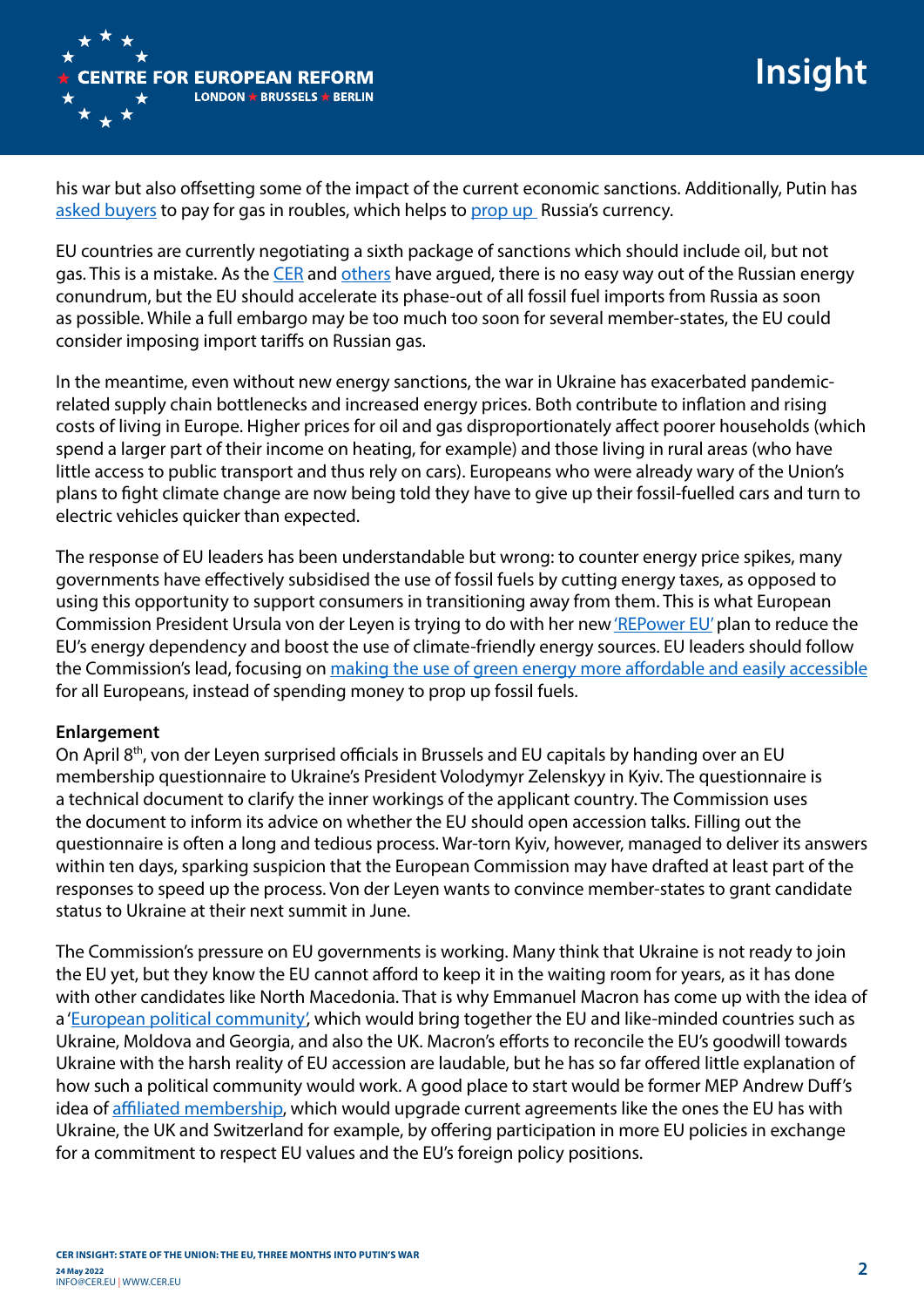

#### **Migration and the rule of law**

The need to find creative answers to Ukraine's membership application has revived an enduring debate about a 'multi-speed' Europe both for the outer and inner circles of the EU. The Brussels institutions have been trying to find ways to deal with Poland and Hungary's breaches of EU values and disregard for ECJ rulings. Before Putin's invasion, the EU was [mostly preoccupied](https://cer.eu/insights/how-solve-problem-poland) with the Polish government's attacks on the independence of the judiciary and its refusal to abide by EU judicial decisions. But Poland's commendable efforts to assist Ukraine and its role at the forefront of the EU's response to the invasion have softened relations between Brussels and Warsaw (despite Poland's continuing breaches of EU law and values).

Hungary's Viktor Orbán, on the other hand, is being difficult – especially since he won re-election in a landslide victory in April. On April 5<sup>th</sup>, the European Commission triggered its new 'rule of law conditionality mechanism' against Hungary (a law that allows the EU to suspend funding to a memberstate if it suspects the money is being used to breach the rule of law). Budapest is now blocking the EU's sixth package of sanctions against Russia, allegedly because it cannot find ways to disentangle itself from Russian oil fast enough. Critics of the EU's voting rules on foreign policy – which generally require unanimity among all EU member-states and can therefore be vetoed by any single country – are getting louder in the face of Orbán's antics.

Orbán's cosiness with Putin and his current refusal to toe the EU's line on Russia is dividing the 'Visegrad' group (Hungary, Poland, Slovakia and the Czech Republic). Some EU officials hope that this new animosity will help break the gridlock over Article 7 procedures – which allows for the voting rights of a member-state to be suspended in the event of a serious and persistent breach of EU values. Such a penalty requires the unanimous vote of all other member-states. The EU institutions have launched Article 7 procedures against both Hungary and Poland, but these have been blocked because of the alliance between Budapest and Warsaw. Neither is likely to change tack despite their falling out over relations with Russia: both could end up being penalised if one of them unblocks the process.

The European Commission is walking a fine line here. On the one hand, both Poland and Hungary will need financial support to deal with the consequences of Putin's invasion. On the other hand, problems with corruption and the rule of law in both countries are far from being resolved. The Commission is still withholding money from the recovery fund for Poland, because of doubts over Warsaw's willingness to properly audit how the money is spent. While the EU is channelling [money](https://twitter.com/CaminoMortera/status/1510931755250987010) to Poland so that it can deal with the flow of Ukrainian refugees, it is becoming clearer that more will be needed as the war rages on. Hungary says it will need €15-18 billion to modernise the country's energy infrastructure if it is to support oil sanctions. If the EU releases money to Hungary and Poland, it should insist on attaching it to rule of law requirements, including regular audits on how and where the money is spent and stringent public procurement procedures.

Putin's aggression is unlikely to solve disagreements over what EU migration policies should look like. If anything, it may actually make them more difficult. Fears of a looming food crisis in Africa are mounting after Russia seized or blockaded Ukraine's main ports in the Black Sea. Russia and Ukraine together supply [around 30 per cent of the world's wheat,](http://www.amis-outlook.org/fileadmin/user_upload/amis/docs/Market_monitor/AMIS_Market_Monitor_current.pdf) but some parts of the world are more exposed to disruptions of supply than others. North Africa will be [particularly hit](https://www.ifw-kiel.de/publications/media-information/2022/cereal-exports-ukraine-default-hits-african-countries-hard/) if the war continues. Food scarcity will probably drive people out of their countries. The initial unity that was evident when the EU pushed through a law to protect Ukrainian refugees is unlikely to be repeated when it comes to unblocking some